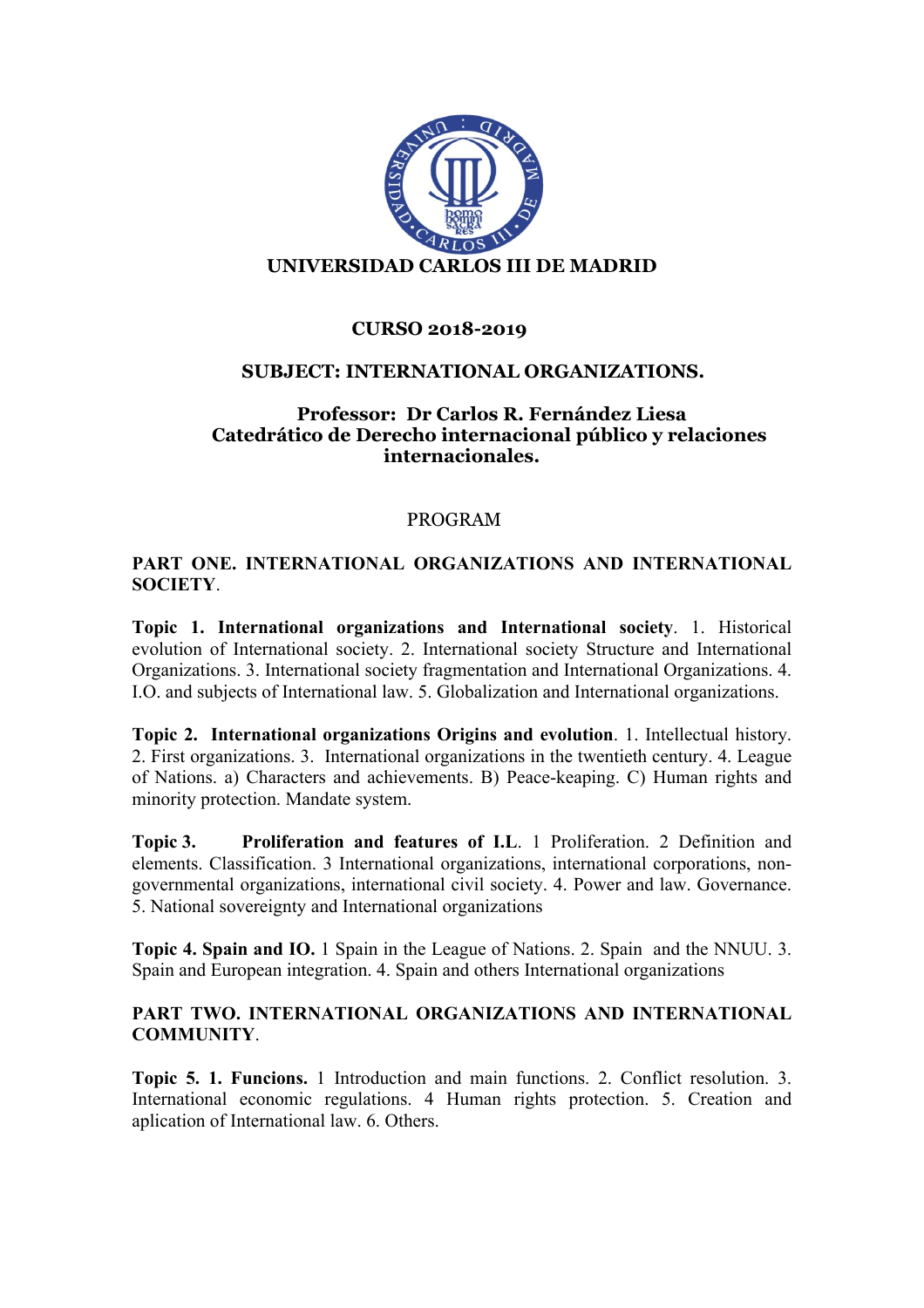**Topic 6. International organizations legal order**. 1.Constitution. 2. Attribution of powers. 3. Classifying international organs. Advisory and supervisory organs. 4. Decisions. Interpretation, settlement of disputes, supervision and sanctions.

**Topic 7.International organizations legal status**. 1. Status in International law. 2. Participation and Succesion of IL. 3. Manifestations of International personality. 4 External relations: relations with States, and other International organizations. 5 Instruments of external relations

# **PART THREE. UNIVERSAL AND REGIONAL ORGANIZATIONS**

**Topic 8. The United Nations**. 1. Creation, purposes and principles. 2. Admission (art. 4). The rise of universal organizations. 3. Functions. 4. UN Structure: a) Major organs: General Assembly. Security Council. Economic and social Council. International Court. b) Subsidiary organs. Others. 5. Main achievements of the United Nations. 6. The reform of the UN.

**Topic 9. Specialized agencies of the UN**. 1. General characteristics. 2. The role of Specialized agencies in the scope of cultural and social affairs (World Health organization. UNESCO. International labor organization). 3. The role of specialized agencies in the economis field (World Bank. International monetary Fund. Others). 4. The role of specialized agencies in communications field (Universal postal Union. International telecommunication Union. International maritime organization International civil aviation). 5. Others (Worlds intelectual property organization; World tourism organization...). 6. The International criminal Court.

**Topic 10. European Organizations**. 1. Historical background. 2. General considerations. 3. European organizations and European changes. 4. Organization for security and cooperation in Europe. 5. The Council of Europe 6. Organization for economic cooperation and development. 7. Others.

**Topic 11. European Unión**. 1. Origins. 2. Main stages in the integration process. A) European communities. B) The Maastricht treaty and the European Union. C) The constitucional process. D) The Lisbon treaty and European integración. 3. The European Union as a Union of law.

**Topic 12. Europea Union.** 1. Main Institutions and rules. 2 Main politics. 3. External action. 4. The European Union at present.

**Topic 13. American Organizations.** 1. General features. 2. Organization of American States. 3. American system of human rights. 4. American Integration processes. 5. Others I.O.

**Topic 14. African and Asian organizations**. 1. General features. 2. Main International organizations. 3. Main functions. 4. African integration processes.